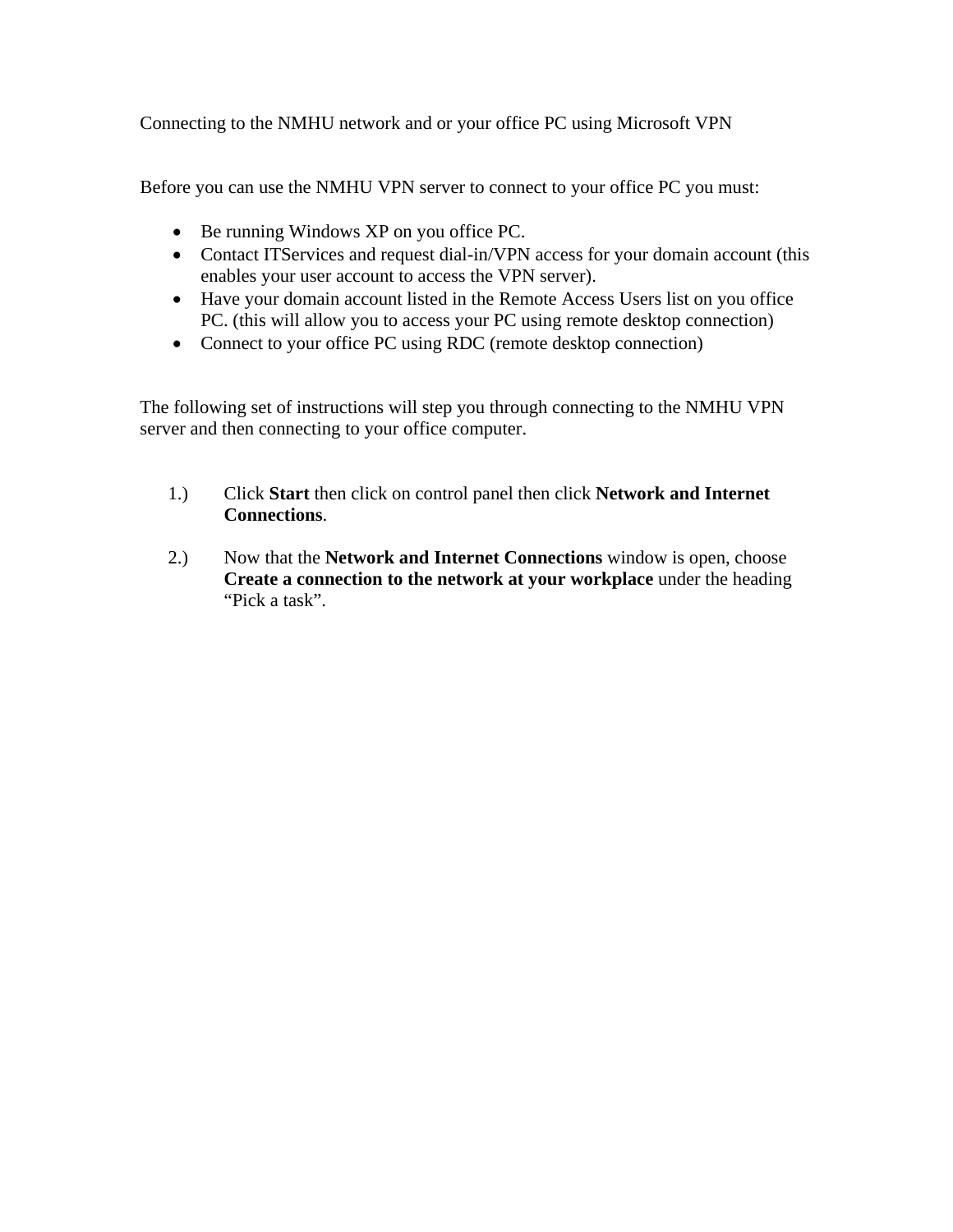

3.) With the **New Connection Wizard** open, click the radial button **Virtual Private Network connection** and click **Next**.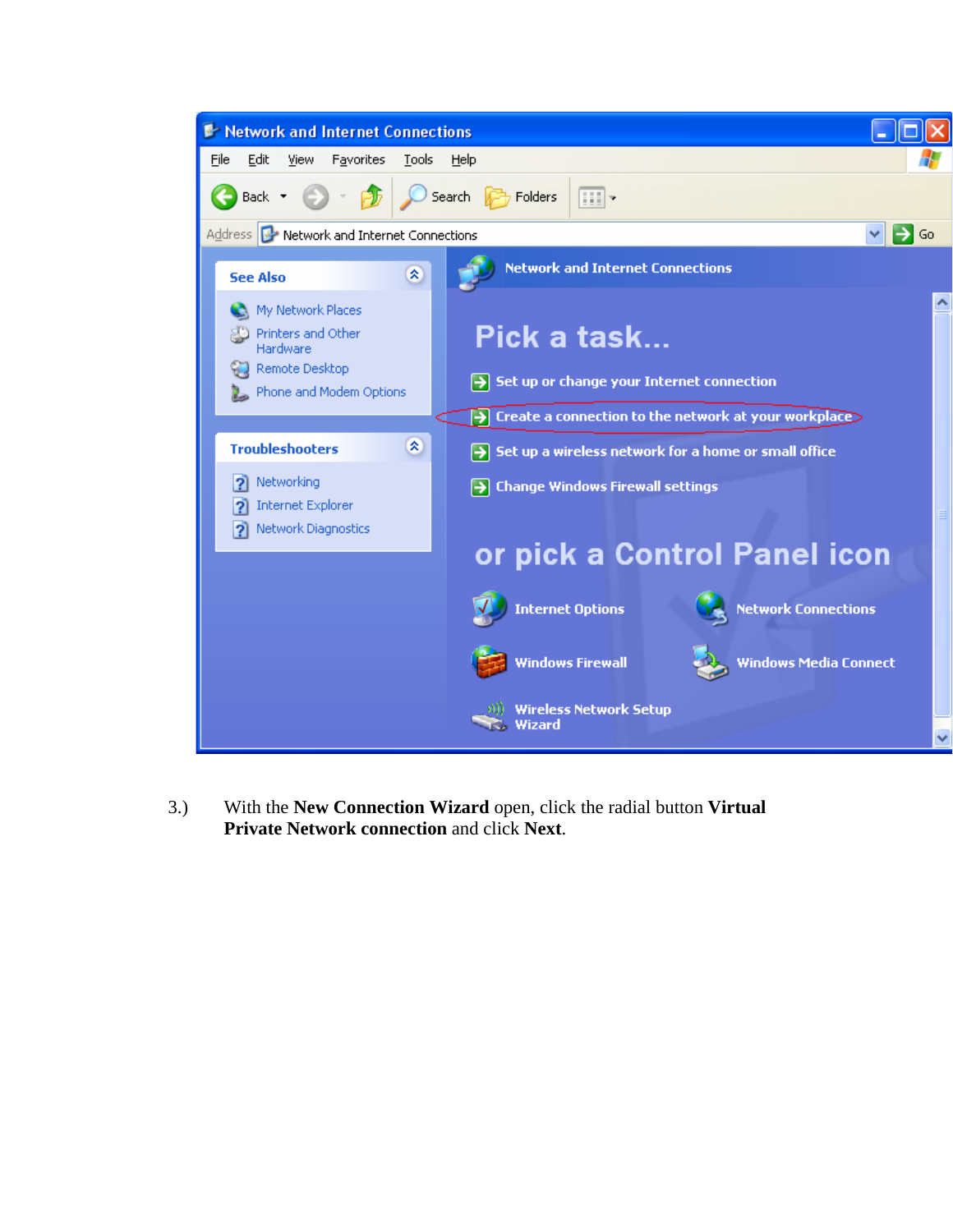| <b>New Connection Wizard</b>                                                                                   |  |  |  |  |
|----------------------------------------------------------------------------------------------------------------|--|--|--|--|
| <b>Network Connection</b><br>How do you want to connect to the network at your workplace?                      |  |  |  |  |
| Create the following connection:<br>$\bigcirc$ Dial-up connection                                              |  |  |  |  |
| Connect using a modem and a regular phone line or an Integrated Services Digital<br>Network (ISDN) phone line. |  |  |  |  |
| Virtual Private Network connection                                                                             |  |  |  |  |
| Connect to the network using a virtual private network (VPN) connection over the<br>Internet.                  |  |  |  |  |
|                                                                                                                |  |  |  |  |
|                                                                                                                |  |  |  |  |
|                                                                                                                |  |  |  |  |
|                                                                                                                |  |  |  |  |
| Cancel<br>Next ><br>< <u>B</u> ack                                                                             |  |  |  |  |

4.) You are now prompted to name the connection for example give the connection the name of NMHU VPN and click **Next**.

**Note:** This name only describes the network connection and can actually be anything you want.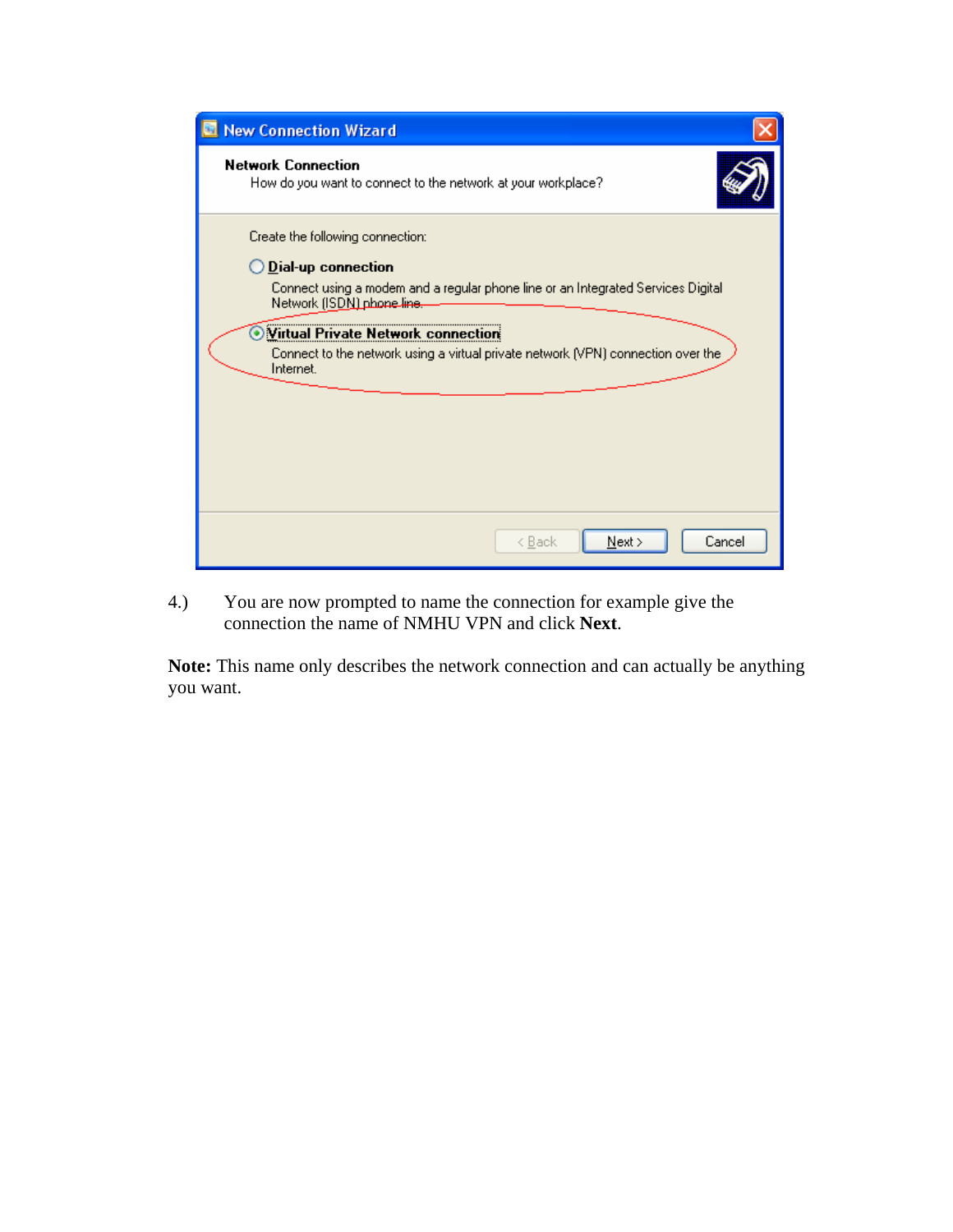| <b>New Connection Wizard</b>                                                                                                                                                                |  |  |  |  |
|---------------------------------------------------------------------------------------------------------------------------------------------------------------------------------------------|--|--|--|--|
| <b>Connection Name</b><br>Specify a name for this connection to your workplace.                                                                                                             |  |  |  |  |
| Type a name for this connection in the following box.<br>Company Name<br>NMHU VPN<br>For example, you could type the name of your workplace or the name of a server you<br>will connect to. |  |  |  |  |
| Cancel<br>< <u>B</u> ack<br>$N$ ext >                                                                                                                                                       |  |  |  |  |

5.) You are now asked to provide the hostname or IP address of the VPN server. Enter the name of the VPN server nmhuvpn.nmhu.edu and click **Next**.

| <b>New Connection Wizard</b>                                                                                                                                                 |  |  |  |  |
|------------------------------------------------------------------------------------------------------------------------------------------------------------------------------|--|--|--|--|
| <b>VPN Server Selection</b><br>What is the name or address of the VPN server?                                                                                                |  |  |  |  |
| Type the host name or Internet Protocol (IP) address of the computer to which you are<br>connecting.<br>Host name or IP address (for example, microsoft.com or 157.54.0.1 ): |  |  |  |  |
| nmhuvpn.nmhu.edu                                                                                                                                                             |  |  |  |  |
|                                                                                                                                                                              |  |  |  |  |
|                                                                                                                                                                              |  |  |  |  |
|                                                                                                                                                                              |  |  |  |  |
| Cancel<br>< <u>B</u> ack<br>$N$ ext >                                                                                                                                        |  |  |  |  |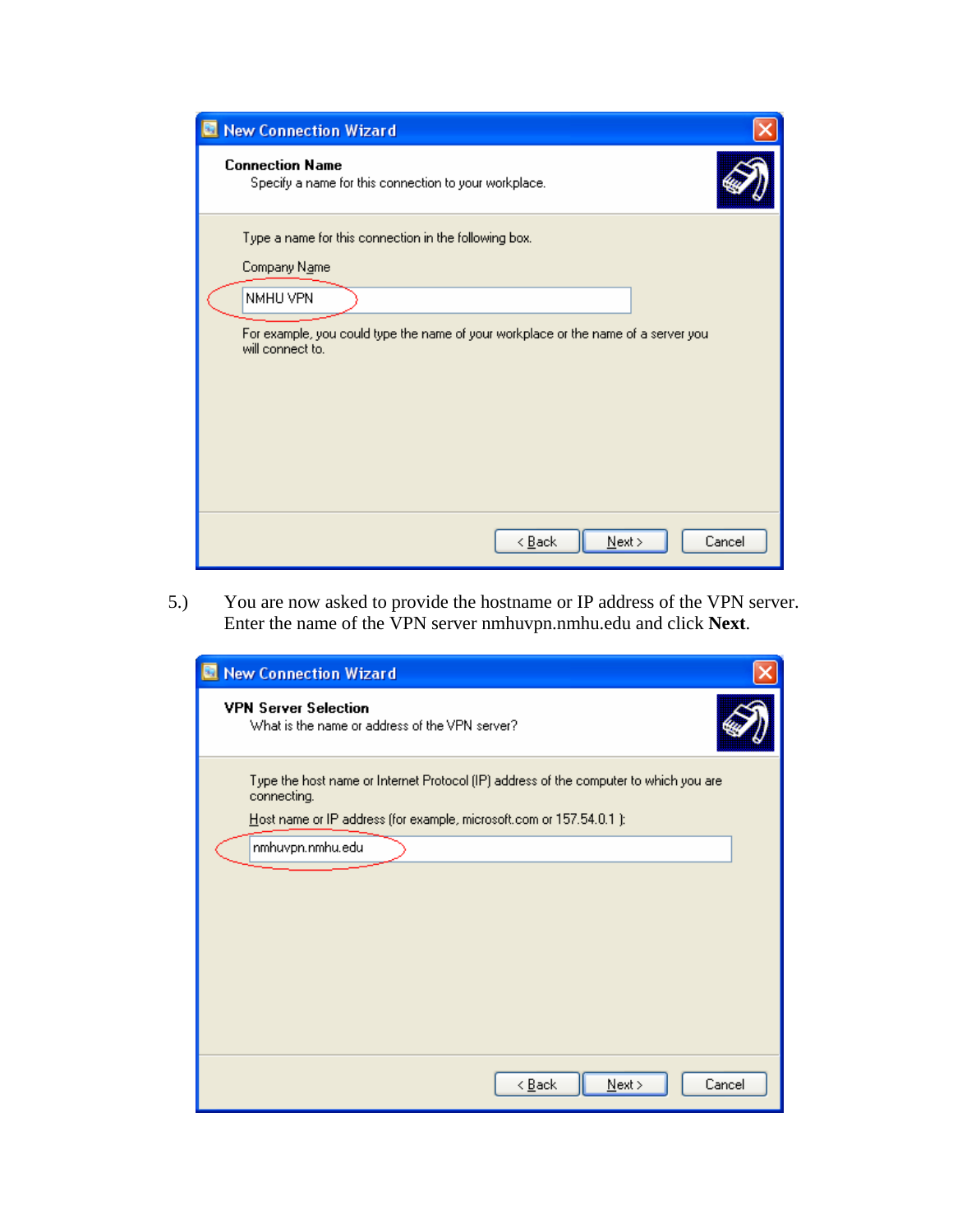6.) This next window in the wizard is asking about connection availability, be sure the **My use only** radial button is selected and click **Next**.

| <b>New Connection Wizard</b>                                                                                                                                                                           |  |  |  |
|--------------------------------------------------------------------------------------------------------------------------------------------------------------------------------------------------------|--|--|--|
| <b>Connection Availability</b><br>You can make the new connection available to any user or only to yourself.                                                                                           |  |  |  |
| A connection that is created for your use only is saved in your user account and is not<br>available unless you are logged on.<br>Create this connection for:<br>◯ <u>A</u> nyone's use<br>My use only |  |  |  |
| Cancel<br>< <u>B</u> ack<br>$N$ ext >                                                                                                                                                                  |  |  |  |

7.) On this final wizard window be sure you select the check box **Add shortcut to this connection to my desktop** and click **Finish**.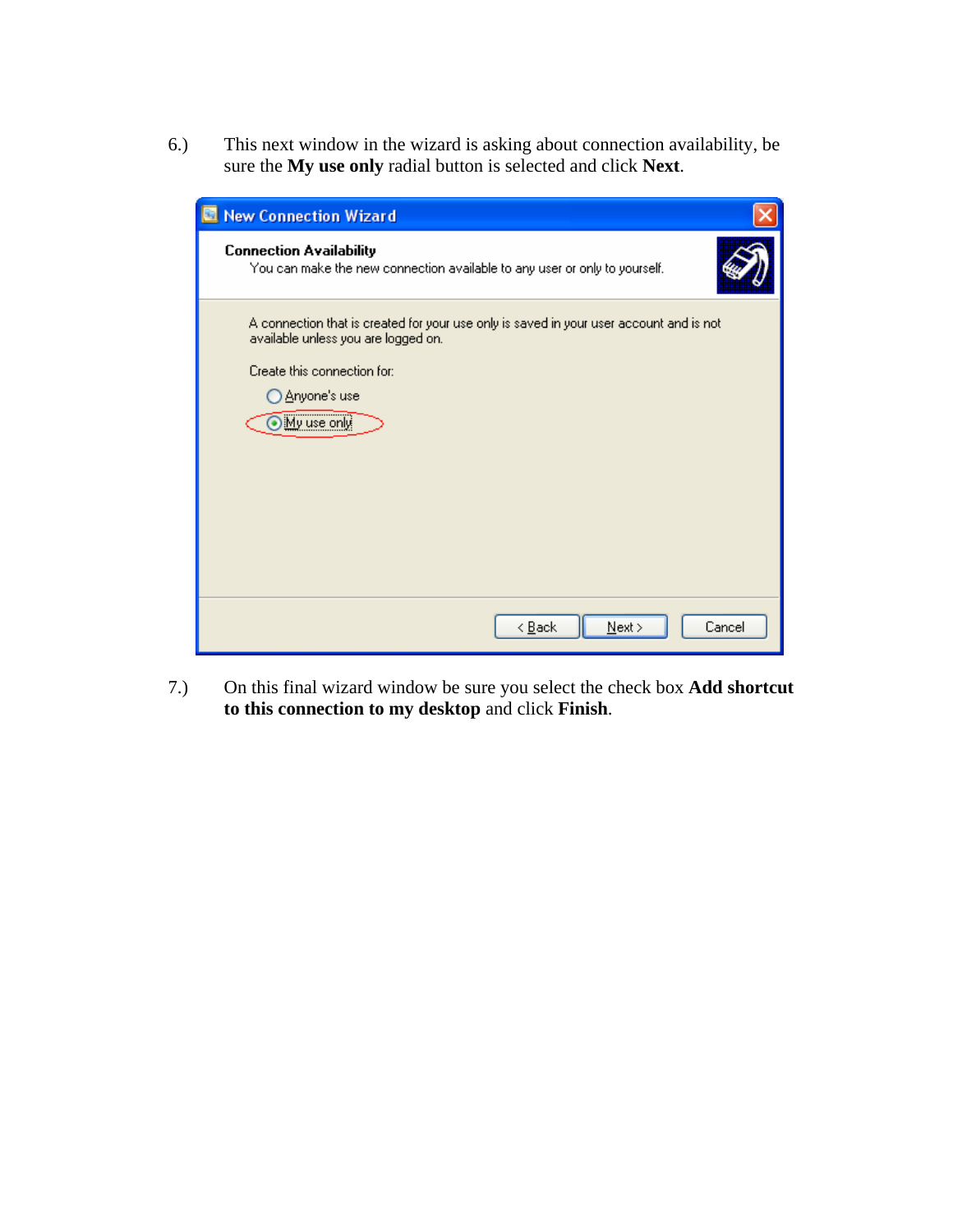

8.) Double-click the Icon you have just placed on your desktop using the new connection wizard. This will open up the "Connect NMHU VPN" network connection dialog box.



9.) With this dialog box open you are now prompted to log in to the VPN server. To log in simply key in your domain username in the **Username:** box and your domain password in the **Password:** box and click **Connect**.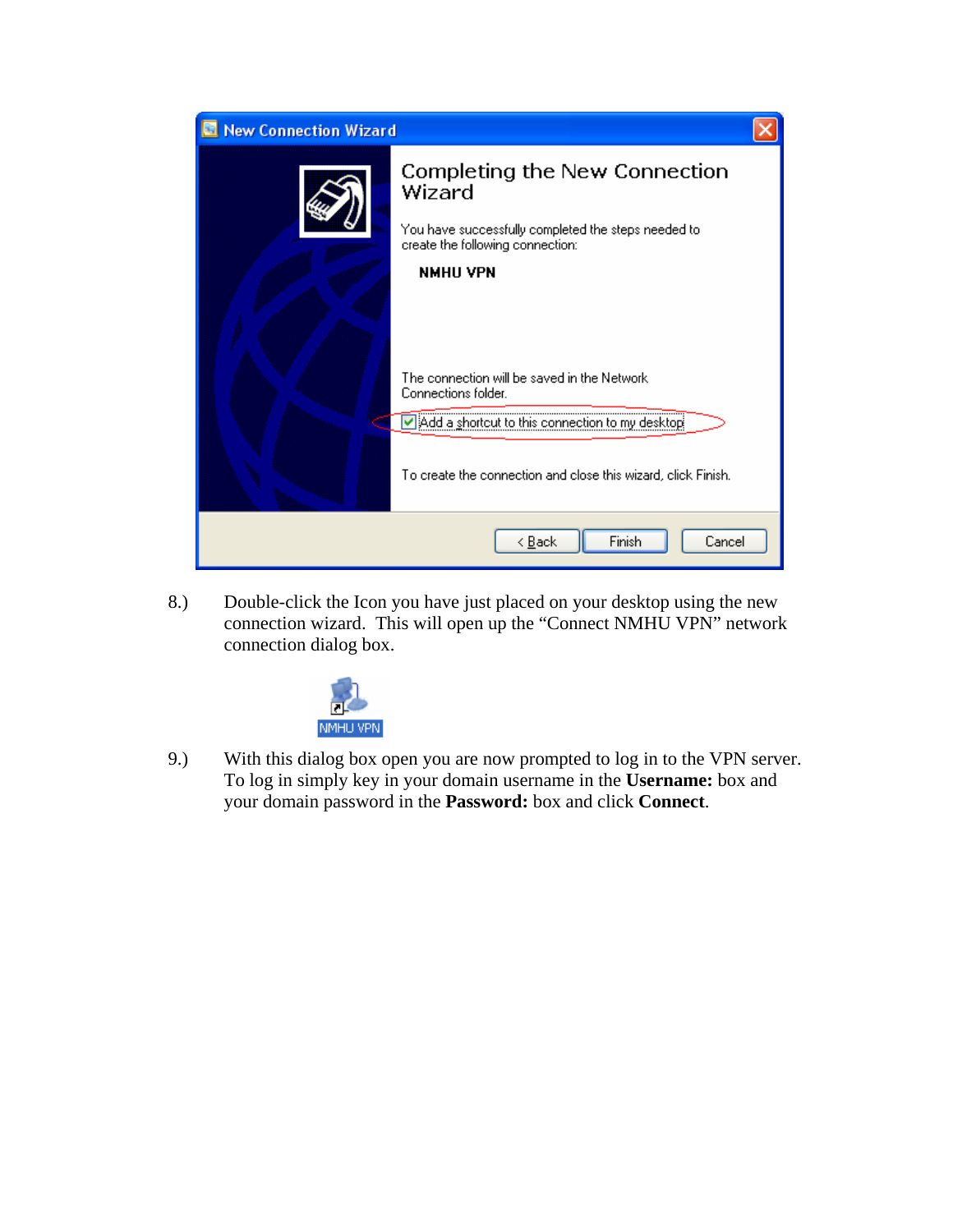| <b>Connect NMHU VPN</b>                                           |  |  |  |
|-------------------------------------------------------------------|--|--|--|
|                                                                   |  |  |  |
| User name:                                                        |  |  |  |
| Password:                                                         |  |  |  |
| $\Sigma$ ave this user name and password for the following users: |  |  |  |
| ⊙ Me only<br>◯ Anyone who uses this computer                      |  |  |  |
| Cancel<br>Properties<br>Connect<br>Help                           |  |  |  |

10.) After clicking **Connect** you will see a small window flash up for a few seconds and the VPN icon on you desktop will change color from being grayed out to being blue in color. Indicating that the VPN connection is active and that you have connected to the VPN server.



Now that you are connected to the VPN server you may access network resources as though you were here on campus. If you want to log on to the computer in your office you will need to use RDC (Remote Desktop Connection). To get to RDC click **Start** move your mouse pointer over **All Programs** then **Accessories** then **Communications** and click on **Remote Desktop Connection**.